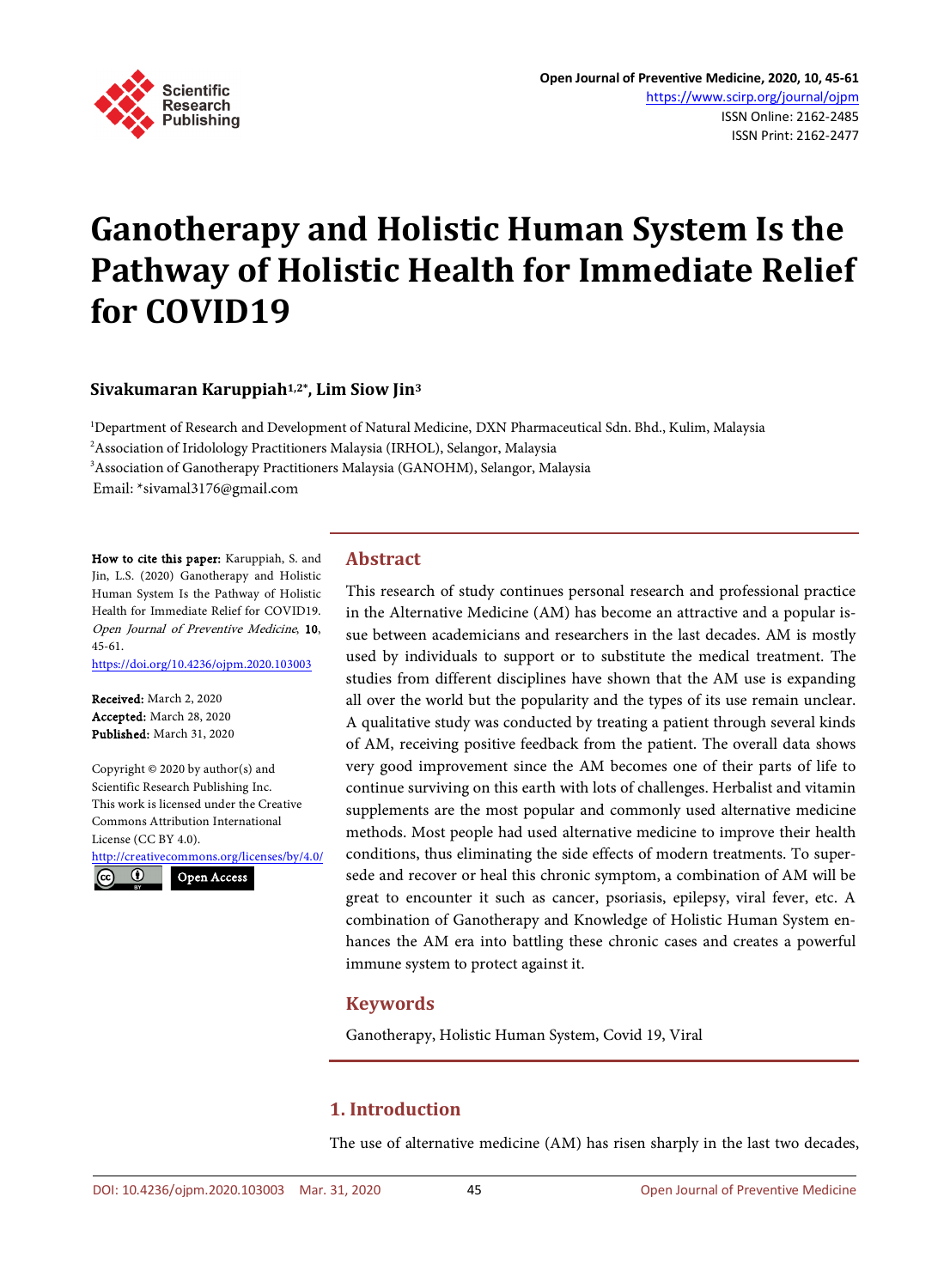and has excited much research and great interest in the general public. The lifetime prevalence of AM use has been increasing since the 1950s, with yearly prevalence rates increasing moderately or holding steady from the late 1980s to 2013. Levels and patterns of use, however, are difficult to estimate because of a lack of consensus on the definition and measurement of AM. Consequently, the variability in definitions, classifications and measurements introduces thorny problems in fully documenting the prevalence levels, social group differentials, and use patterns of AM therapies.

"In 1977, the "30th World Health Organization (WHO) Assembly adopted a historic resolution urging governments to give adequate importance to the utilization of their traditional systems of medicine with appropriate regulations to suit their national health needs".

Both developing and developed countries have, thereafter, displayed greater interest and awareness in using traditional and indigenous health care resources in the implementation of their national health programmes. Immediately in the 1977 WHO resolution, a worldwide promotional effort for traditional and natural medicines was launched. The success of this promotion may be measured by the growing interest in these disciplines among many successful practitioners. There is a growing volume of articles and research papers on related themes appearing in scientific journals and lay publications: consequently, many scientific institutes and agencies are seeking to collaborate in research and training in traditional medicines."

Even though the AM is so popular and growing in the world, but from the modern perception (Allopathic) Medicine doctors are still lack of confidence on it. The culture and egoism are drastically changing since the Medical world start to accept the AM as part of their treatment. Thus, in the future this will be a part of the Medicine Syllabus for the young doctors to adapt both knowledge and supersede the overall way of creative thinking and handling patients.

## **2. Methodology**

This Research based on the COVID 19 and the approach to knockdown the virus through balancing the immunity function of the patient and strengthens the body immune to fight the virus.

This paper, written on the 16 years direct experience of author 1 and 27 years experience of author 2, treated based on the real time result and testimonial from a patient who has been treated base on this AM treatment that is Ganotherapy and Holistic Human System. Here I would like to elaborate more on the treatment and analysis been made for each patient.

To knock down the virus we need to improve the immunity function of the body not to find cures for the diseases. We have to work backwards prepare the system to fight disease not to find cures for the disease.

## **2.1. Ganoderma and Ganotherapy Treatment**

In ancient period, Chinese kings used this Ganoderma which gives a positive ef-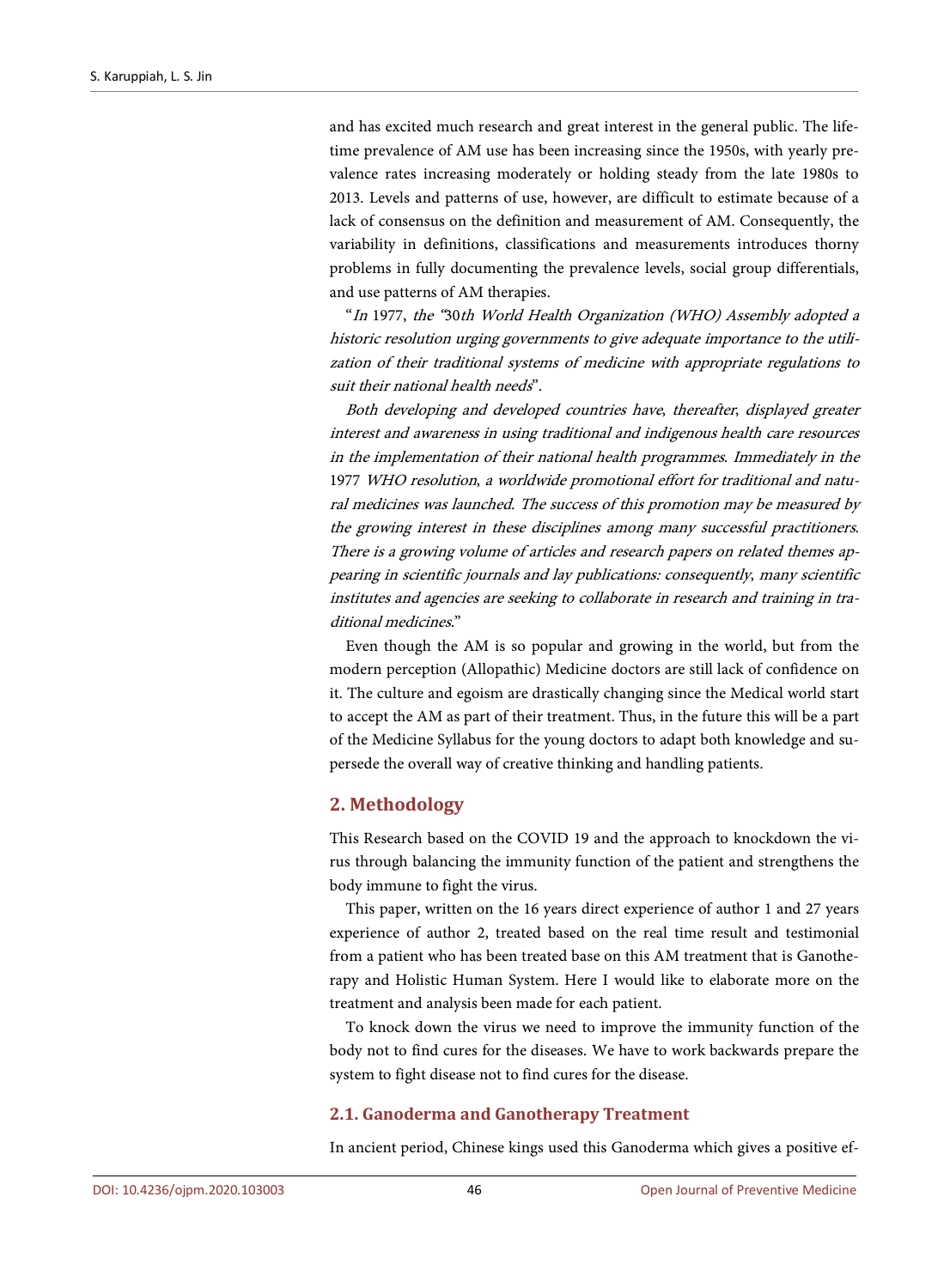fect on their health. They lived many years due to the increment of their immunity power. Today, World Health Organization (WHO) has proved the Ganoderma as an excellent food and medicine. The biologist also grows the red mushroom by giving suitable temperature in green houses. Today the history about Ganoderma has become truth in this world [\[1\]](#page-12-0) [\[2\].](#page-12-1) Ganoderma is known as Lingzhi in Chinese, are common using Chinese medicines with excellent beneficial health effects. Triterpenes and polysaccharides are usually considered as their main active components. However, the content of triterpenes differs significantly between the two species of Ganoderma [\[3\].](#page-12-2)

Ganoderma is known as red mushrooms, which have medicinal power to prevent the human from different internal and external diseases [\[4\].](#page-12-3) The research of Ganoderma is known as Ganotherapy. There are different kinds of mushroom found on this earth. Mostly the people are taking poisonous mushroom which kills the internal parts of the body and slowly he or she dies. Ganoderma has become the powerful medicine on Earth. It is only found in high mountains and near the hills and in the shade of sun. There are different types of Ganoderma which is also called Gano such as Liver Gano, Peacock Gano, Heart Gano, Kimshen Gano, Brain Gano, and Ruyi Gano.

Chinese tradition proclaims that Ganoderma is also called "miraculous Zhi", or "auspicious herb" and is considered to "symbolize happy augury, and to bespeak good fortune, good health and longevity, even immortality" [\[5\].](#page-12-4) As early as 800 years ago in the Yuan Dynasty (A.D., 1280-1368) Ganoderma has been represented in paintings, carvings, furniture, carpet design, jewellery, perfume bottles and many more creative artworks [\[6\].](#page-12-5) In two famous Chinese herb medical books, Shen Nong Ben Cao Jing (25-220 A.D., Eastern Han Dynasty) and Ben Cao Gang Mu (1590 A.D., Ming Dynasty), there were six known species of Ganoderma (Ling Zhi) in China at that time, whereas now more than 250 species have been described [\[7\]](#page-12-6) [\[8\].](#page-12-7)

Over the past century, a number of synthetic antimicrobial agents have been discovered and developed, but drug resistance and toxicity are still the major hindrances to gaining successful therapeutic outcomes in many instances. Herbal medicines may represent a safe and useful supplement to existing chemotherapeutic therapies for the management of infectious diseases. Ganoderma has traditionally been used to treat chronic infectious diseases, such as chronic hepatitis and bronchitis in Asia, when it is administered alone or more often in combination with chemotherapeutic agents. Preclinical (in vitro and in vivo animal) studies indicate that Ganoderma exhibits a broad spectrum of antibacterial and antiviral activities, whereas data in human beings are scanty. Polysaccharides or triterpenoids from Ganoderma showed activities against Herpes simplex virus, Hepatitis B virus, HIV, and Epstein-Barr virus in vitro or in animal models. Ganoderma species also contain antibacterial constituents inhibiting gram-positive and/or gram-negative bacteria in vitro [\[9\].](#page-12-8)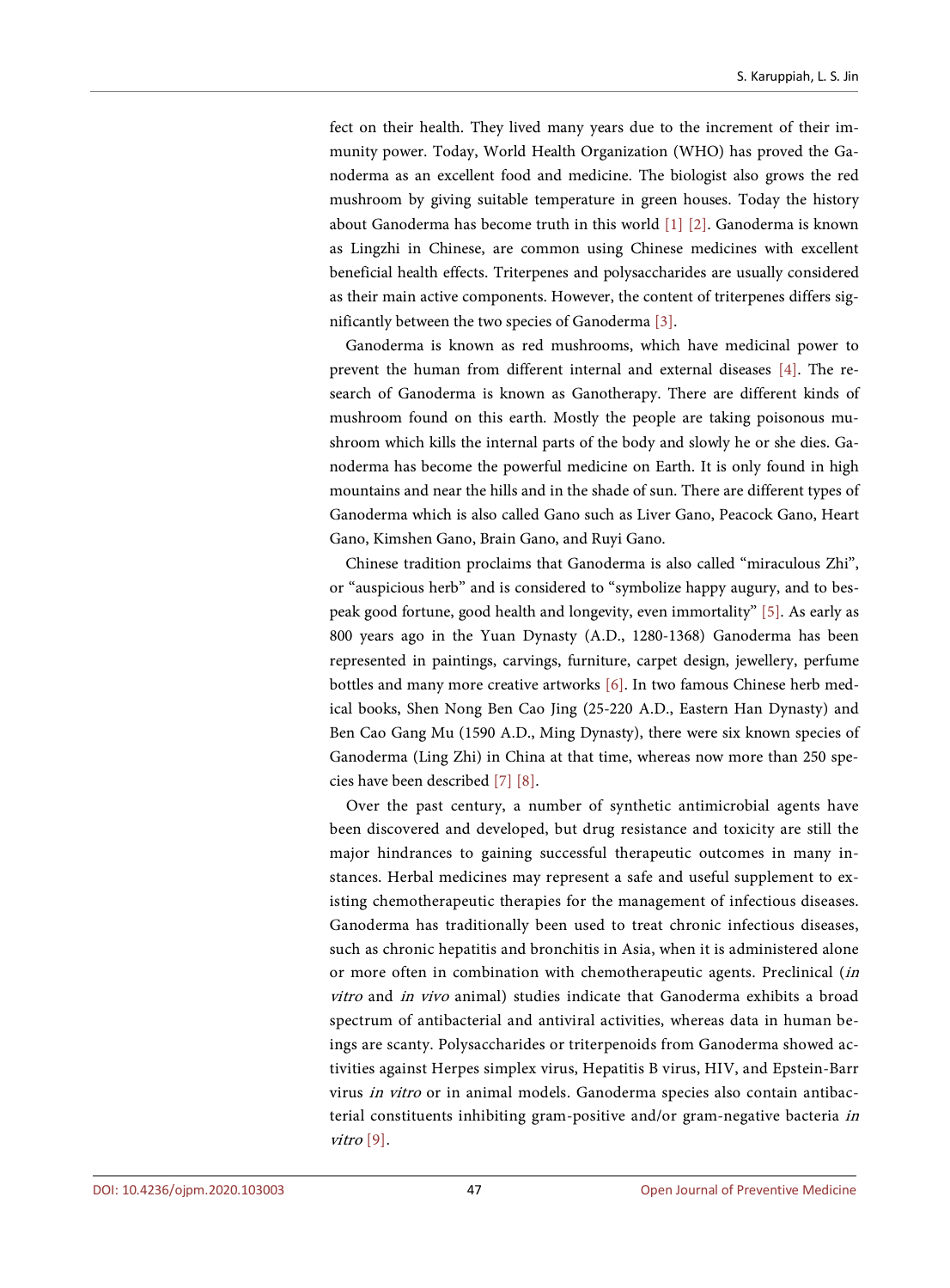#### **2.2. Ganoderma and Ganotherapy History in Malaysia**

The treatment fundamentally utilized based on the Ganotherapy method that introduce by Dr. Lim Siow Jin and also a founder of DXN Pharmaceutical Sdn. Bhd. The company produces 6 types of Ganoderma. The production of Ganoderma using an exact reproduction of the mother plant itself. This is to control on the high quality species is possible. DXN is using this method of Organic Cultivation Method with 100% organic farming, no chemical fertilizer, insecticide, hormone, etc. The mixture to produce used highly nutritional cultivation method, using paddy, brown rice powder etc.

All the production certified by all the necessary approvals from all certification such as KKM, TGA, ISO14001, HACCP, ISO9001, HALAL, GMP and etc. This is to verify the quality and therapeutics properties are well taken care upon production. Currently, more than 180 countries are benefitting from the Ganoderma that exported from Malaysia. Ganoderma is called king of herbs. This can be searched any website due to the high natural contains of essential nutrients.

In the world today, the majority of the population is in the state of "pre-illness" due to environmental pollution, stresses and unhealthy lifestyle such as consuming diets which are high in fats, cholesterol, sugar, salt and chemical additives. Ganoderma has drawn folk's attention in improving health status in which it could ameliorate ailments and lessen diseases risk [\[10\].](#page-12-9) Under these circumstances, it is wise to prevent any deterioration in health rather than seek a cure after illness prevails as the saying goes: "Prevention is better than cure".

Ganotherapy is one of the holistic approaches to alternative complementary medicine. The essential principle is that our body is the best doctor. Our body immune system when at its optimal condition is able to fight various diseases at one time, knowing the priority and without having side effects. All we see or feel is the reactions as it gets rid of the toxins and cure the illnesses. In Ganotherapy, It uses Ganoderma extracts from the fruit body and its mycelium to gain health.

Ganoderma contains more than 400 bioactive compounds, including polysaccharides, triterpenoids, fatty acids, amino acids, nucleosides, proteins, alkaloids, vitamins, minerals and dietary Fiber which are essential nutritional elements to build the body strong and healthy [\[11\].](#page-13-0) These Important listed five active elements which are available in Ganoderma for therapeutic benefits are as follows. These five active elements in single herb make Ganoderma a special herb.

#### **2.3. The 4 Basic Principles of Ganotherapy**

The 4 basic principles as being prescribed clearly in the Ganotherapy book [\[1\].](#page-12-0)  The principles listed as per below.

1) Illnesses are caused by 2 sources; Toxins in our body and disharmony in body functions.

2) Ganoderma does not cure illness, but it helps to balance up our body system and improve immunity against diseases.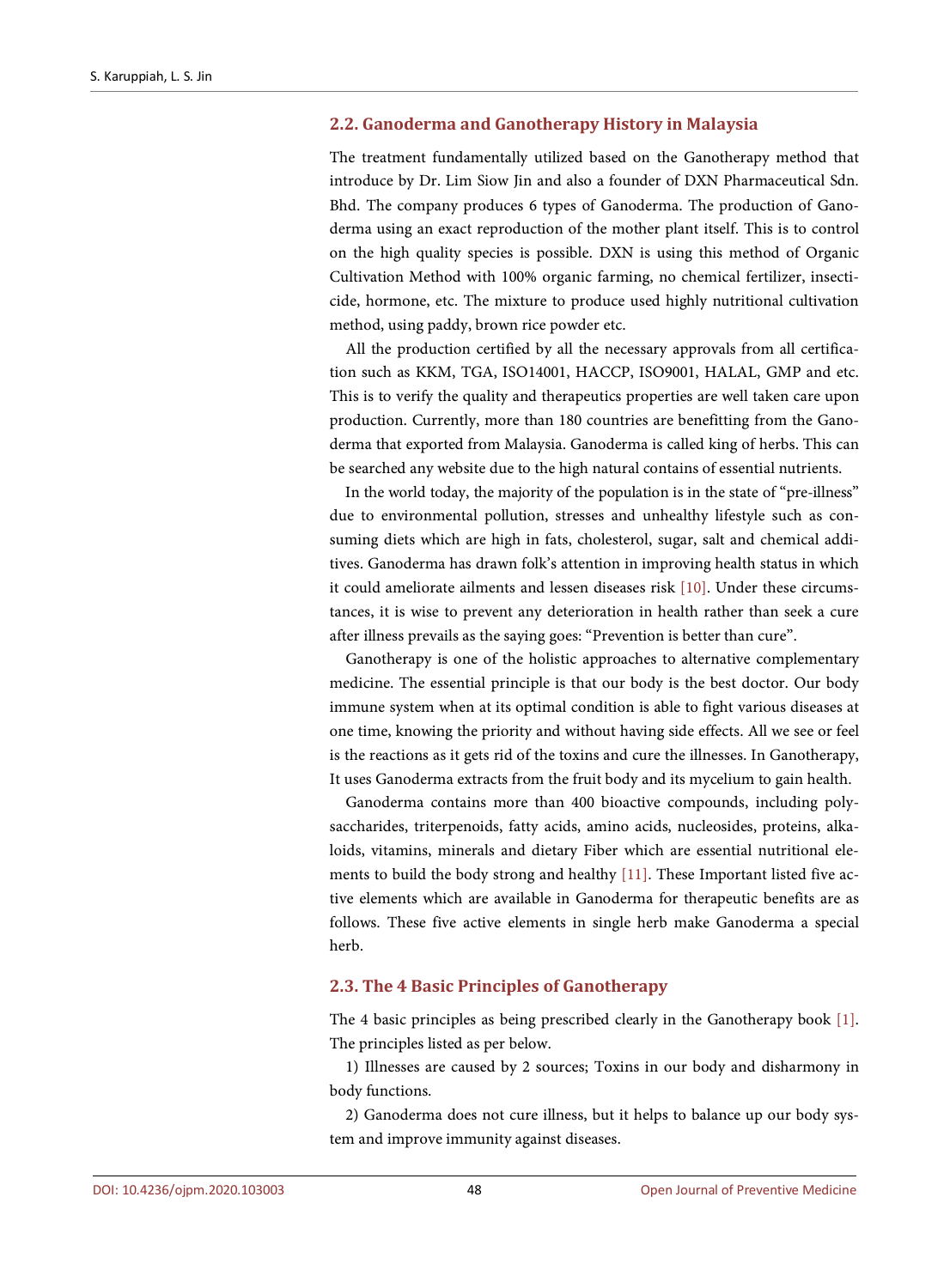3) Any reaction that takes place is caused by our body system and not by the intake of Ganoderma.

4) The dosage of Ganoderma taken is irrelevant to diseases.

All the essential properties are very good in terms benefitting human body to be strengthened and ability to fight diseases. Lots of research done on it and more than 20 thousand research papers, journals has been published worldwide. [Figure 1](#page-4-0) below explained about all the various components of essential vitamin and minerals contain in Ganoderma.

## **2.4. Holistic Human System**

As an ordinary human being we totally forgot on the system effectively and immunity to fight against any diseases whether it was bacteria or viruses. The body acts as a best doctor by itself (Auto Immune function). Our body immune system when at its optimal condition is able to fight various diseases at one time, knowing the priority and without having side effects. All we see or feel is the reactions as it gets rid of the toxins and cure the illnesses.

The Human system develops from single cell < tissue < organ < system and lastly become a complete human body. It comprises 11 systems of Integumentary,

<span id="page-4-0"></span>

Source: Persuasive biologically active constituents and their health endorsement [\[12\].](#page-13-1)

Figure 1. Breakdown of bioactive compounds of Ganoderma.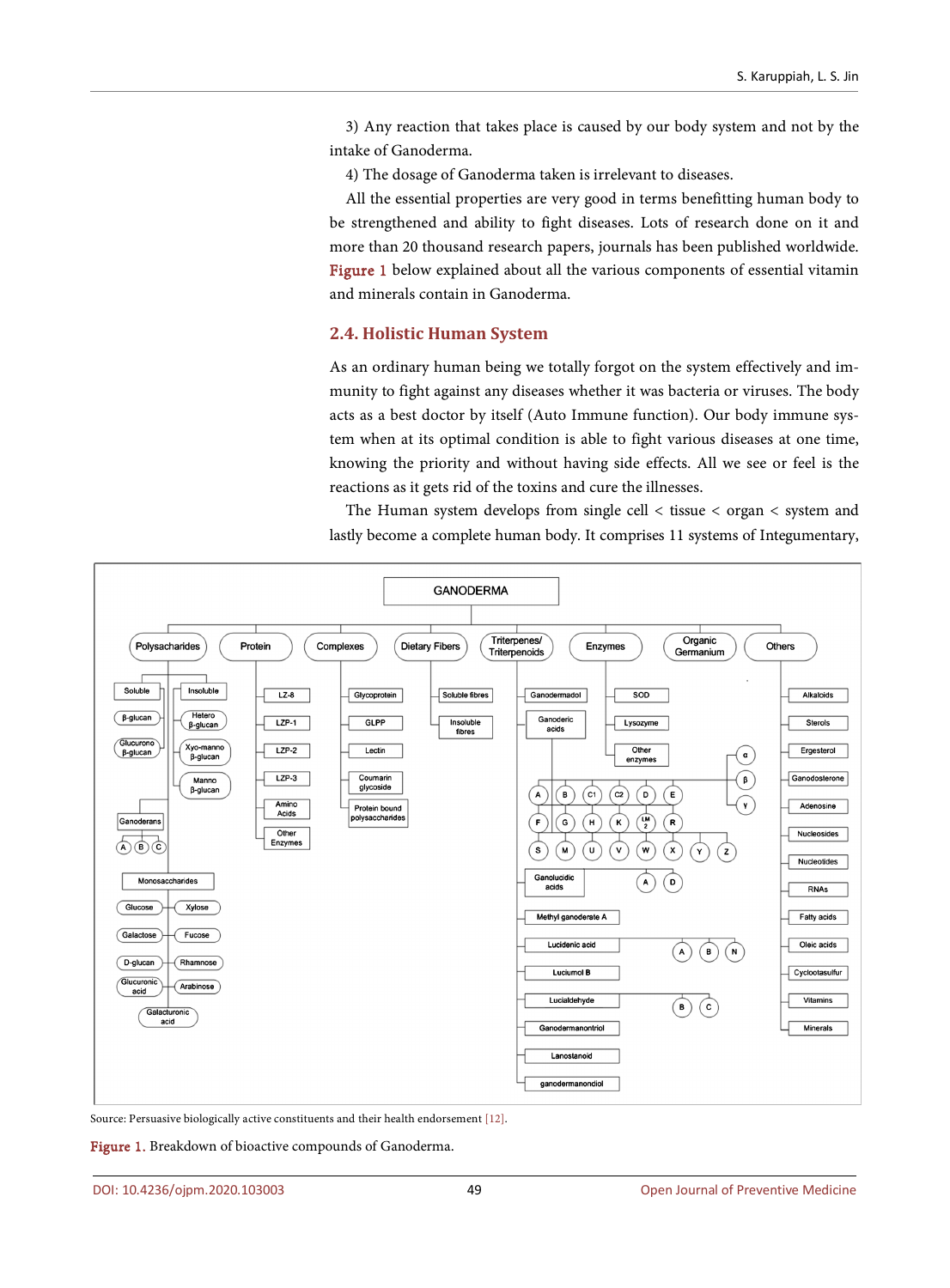skeletal, lymphatic, respiratory, muscular, nervous, digestive, urinary, endocrine, cardiovascular and reproductive system.

We must understand if we want to treat a patient, we need to treat the system not the organ itself. The entire organ connected directly to the system and forms a complete human. Hence, if we try to treat the organ itself the other system that connected to that organ will be interrupted and the problem spread to other parts of the system. In Holistic Human System we train and does knowledge transfer to the patients in their system. The patient shall understand how is the system functionalities and how it's ability to repair itself with the help of the Ganotherapy principles.

Holistic human systems are playing an immense role with the combination of a mixture of alternative medicines such as Ganotherapy. These three main components are a booster to fight any diseases and it is very important to be increased in one of the patients who suffer.

Whole world need to accept that two phrases keep on telling by almost all the doctors neither Modern Allopathic doctors or AM Doctors that the first one is "Body is the best doctors" and the second one is " Food Medicine".

There are some quotes by several scientists and famous nutritionist such as: "Let food be thy medicine and medicine be thy food."

#### --Hippocrates, the father of modern medicine 2500 years ago.

"The doctor of the future will no longer treat the human frame with drugs, but rather will cure and prevent disease with nutrition."

## --Thomas Edison, inventor of the light-bulb, world record holder of 1093 patents, founder of GE (General Electric).

Based on the ancient quotes Holistic Medicine already exists in this world 2500 years ago. It seems we all forgot on the outcome and the cures of this Holistic approach. There are lots of people celebrating their  $100<sup>rd</sup>$  Birthday every day. They are very strong to live in this world with a strong immune system. 5000 years ago, human was using holistic approach to treat them as a food in their daily life cycle. The way we eat and the way we drink water, everything has been organized properly. If we do some analysis using animals, none of the animals are eating and drinking water at the same time. It's only eat when it's feel hungry and only drinks when it feels thirsty, even though fish in the sea also eat without drinking water. You can operate and check whether there is water or not. This is just an example of some research about animal that following a proper way of eating and drinking, not human. By changing this habit, most of the disease can be cured by our body. This is the one of the approaches of knowledge transfer used in this approach called Human Holistic System.

## **2.5. Ganoderma Approach in Viral and Bacterial Infections**

The goal of research in the treatment of viral and bacterial infections is the discovery of agents that specifically inhibit viral and bacterial multiplication without affecting normal cells. The undesired side effects of antibiotics and antiviral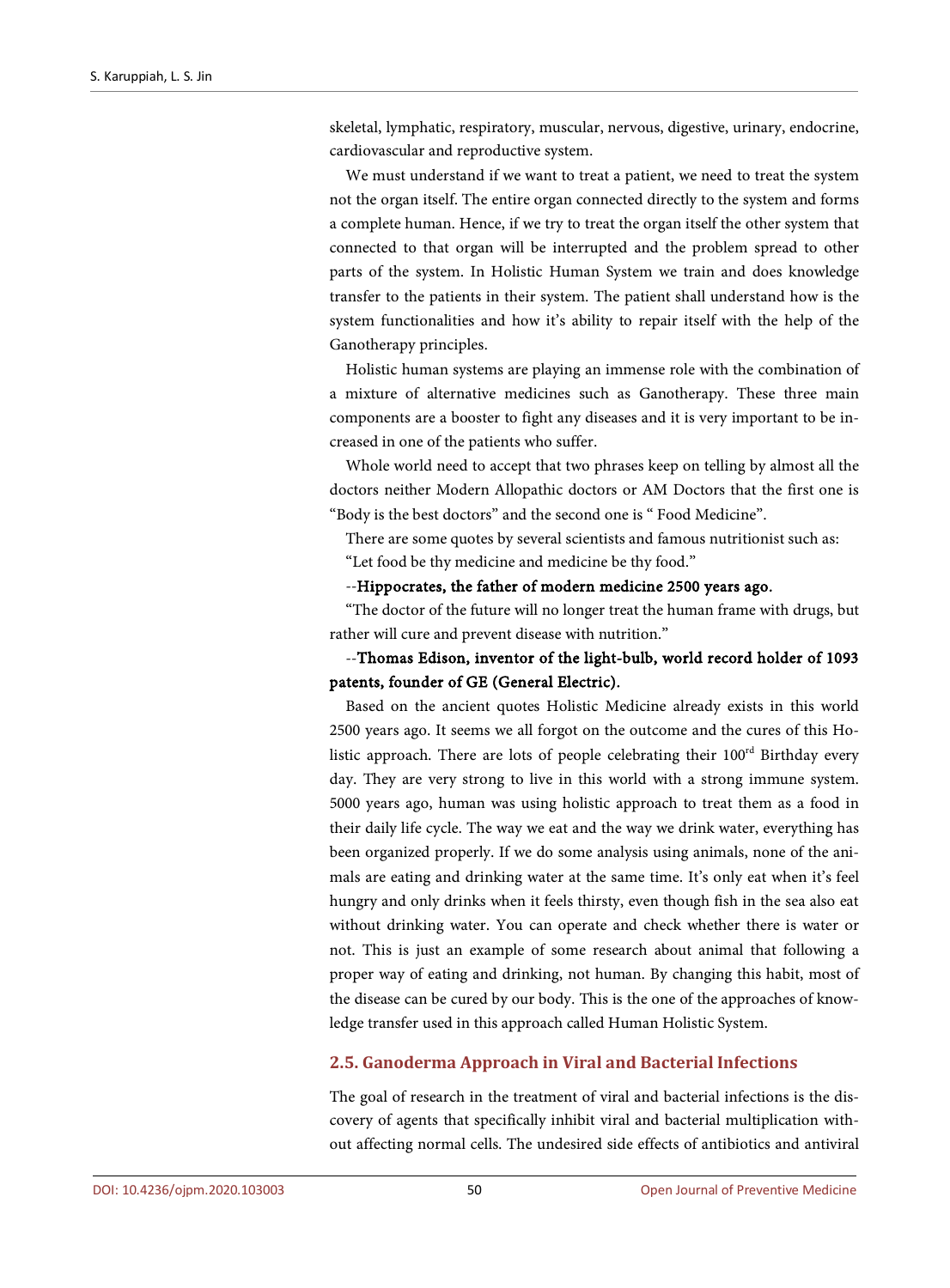and the appearance of resistant and mutant strains make the development of new agents an urgent requirement.

This has led researchers to investigate the antibacterial and antiviral activity of medicinal plants and fungi [\[6\]](#page-12-5) [\[13\].](#page-13-2) Isolation of various water- and methanol-soluble, high-molecular-weight PBPs from Ganoderma showed inhibitory effects on herpes simplex virus type 1 (HSV-1), herpes simplex virus type 2 (HSV-2), and vesicular stomatitis virus (VSV) New Jersey strain in a tissue culture system. Using the plaque reduction method, a significant inhibitory effect was seen at doses that showed no cytotoxicity [\[14\]](#page-13-3) [\[15\].](#page-13-4)

In addition, there was a marked synergistic effect when PBP from Ganoderma was used in tissue culture in conjunction with antiherpetic agents, acyclovir or vidarabine, and with IFN- $\alpha$  [\[15\]](#page-13-4) [\[16\].](#page-13-5) Similar results were shown in HSV-1 and HSV-2 with a GLPG isolated from the mycelia of Ganoderma [\[17\].](#page-13-6) The cells were treated before, during, and after infection, and viral titers in the supernatant of cell culture 48 hours post infection was determined. The antiviral effects of the GLPG were more remarkable before viral treatment than after treatment. Although the mechanism was not defined, the authors concluded that GLPG in-hibits viral replication by interfering with early events of viral adsorption [\[18\].](#page-13-7)

Some triterpenes from Ganoderma have also been reported to have an inhibitory effect against human immunodeficiency virus (HIV)-1 protease activity, with IC50 values ranging from 20 to more than 1000 μM; however, not all of the examined triterpenes showed anti-HIV activity [\[19\].](#page-13-8) In another study, a ganoderic acid isolated from Ganoderma showed inhibitory effects on the replication of hepatitis B virus (HBV) in HepG2215 cells (HepG2-HBV-producing cell line) over 8 days. Production of HBV surface antigen (HBsAg) and HBV e antigen (HBeAg) were, respectively, 20% and 44% of controls without ganoderic acid treatment [\[20\].](#page-13-9)

Some small studies in human patients have also reported beneficial effects of lingzhi intake. A dried hot water extract of Ganoderma has taken orally (equivalent to 36 or 72 g of dried mushrooms per day) was used as the sole treatment for postherpetic (varicella zoster virus) neuralgia in 4 elderly patients. This treatment was reported to dramatically decrease pain and promote the healing of lesions, without any toxicity even at very high doses [\[21\].](#page-13-10) In another study, a mixture of Ganoderma with other herbs improved recovery time in patients with herpes genitalis ( $n = 15$ ) and herpes labiallis ( $n = 13$ ) [\[22\].](#page-13-11)

For evaluating the antibacterial effects of the mushroom, several in vitro and in vivo animal studies using Ganoderma were performed. Mice injected with Ganoderma extract (2 mg/mouse) 1 day prior to injection with Escherichia coli showed markedly improved survival rates (>80% compared to 33% in controls); [\[23\].](#page-13-12) In an *in vitro* study that used the disk assay [\[24\],](#page-13-13) a chloroform extract of Ganoderma was investigated for its antibacterial effect on gram-positive bacteria (Bacillus subtilis, Staphylococcus aureus, Enterococcus faecalis) and gram-negative bacteria (E. coli, Pseudomonas aeruginosa). Results showed that the extract had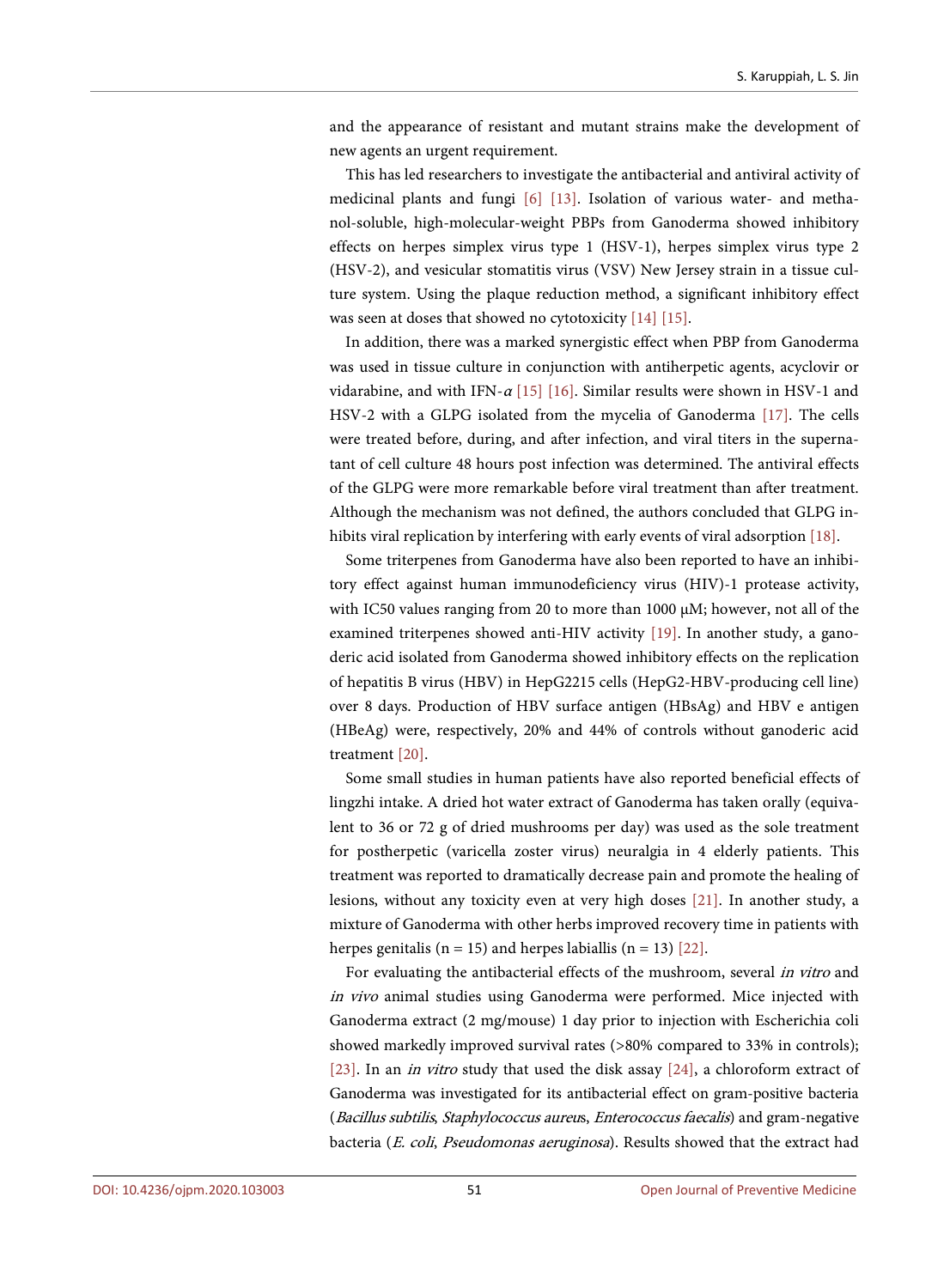growth-inhibitory effects on two of the gram-positive bacteria with a minimal inhibitory concentration (MIC) of 8 mg/mL for Staphylococcus aureus and Bacilus subtilis. In another in vitro study, the direct antimicrobial effect of a Ganoderma water extract was examined against 15 species of bacteria alone and in combination with 4 kinds of antibiotics [\[25\].](#page-14-0) Ganoderma was found to be more effective than antibiotics against E. coli, Micrococcus luteus, Staphylococcus aureus, Bacillus cereus, Proteus vulgaris, and Salmonella typhi, but less effective against other species tested. The antimicrobial combination of Ganoderma with four commonly used antibiotics [\[25\]](#page-14-0) resulted in an additive or synergistic effect in most, but not all, instances, with apparent antagonism against cefazolin and ampicillin effects on Proteus vulgaris.

To date, the antimicrobial components of the tested crude extracts have not been identified, although antimicrobial polysaccharides have been identified in other fungi and plant terpenes have been reported to have antimicrobial activity [\[6\]](#page-12-5) [\[13\].](#page-13-2) In addition, the bioavailability of putative antimicrobial components of Ganoderma has not been established. Nonetheless, Ganoderma offers a potentially effective therapy. There is also the implication that combination therapy may be more safe and cost effective, as lower amounts of cytotoxic antiviral and antibacterial drugs could be used with a concomitant decrease in the risk of side effects.

## **3. Findings and Combination of Alternative Medicine**

Based on the evidence based report from high impact journals from worldwide it's confirmed that Ganoderma can help COVID 19 patients to boost their immune to make the body has all the ability to perform a natural antibody to fight against the virus.

Ganoderma is not the form of treatment for curing the Covid 19 virus, thus it help the body system to perform nutrition balancing and help the body to fight against the virus. This is a way to fight backwards that instead of finding cures for diseases let the body to be strengthened so it has all the ability to fight the virus.

This is the Holistic method to "Heal without healing theory". Ganoderma can work together with the allopathic medicine and no side effect or impact happen to the body. Integrated medication is called Ganotherapy and it's the best work with current mainstream.

## **3.1. Combination Therapy of AM to Strengthen the Immune System**

The main focus of the treatment as a "FOOD" for the patients and not as the medication allopathic treatment for the COVID 19 patients. Ganoderma can be the first line or second line treatment to knock down the virus and will act as food to strengthen the immune system. There is also some other nature Holistic medication such as Vitamin C therapy, Andrographis paniculata (in Malay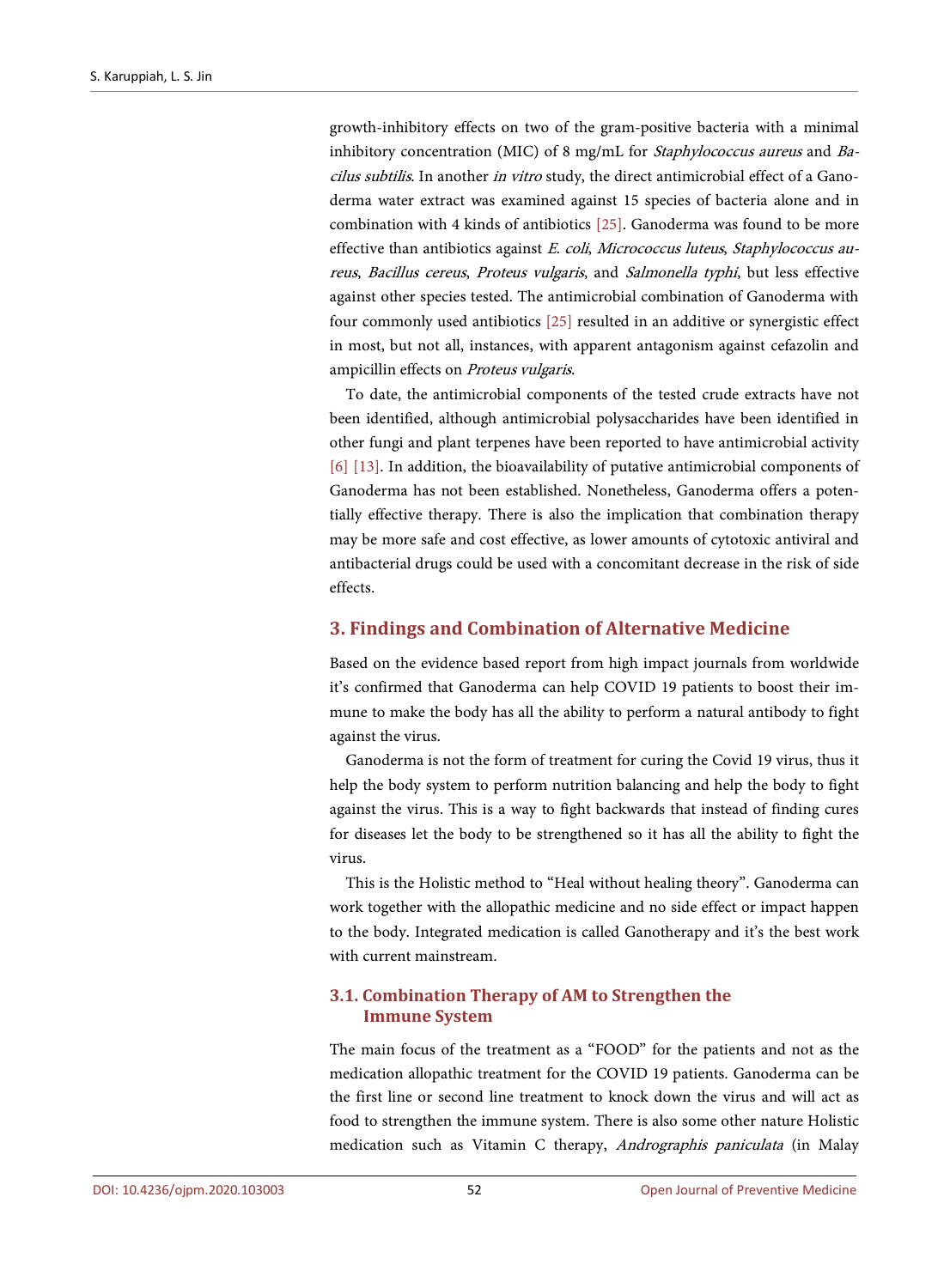Language called "Hempedu Bumi", In Tamil Language called "Nila Vembu") and Nigella sativa or Black Cumin (in Malay called Halbata Saudah, In Tamil Language called "Karum Siragam").

The Combination of these Natural sources to be strengthens the immune system of the patient and non patient for the normal person or Frontline medical personnel.

- 1) Ganoderma (King of Herbs)
- 2) Black Cumin (Nigella sativa/Habatas Saudah/Black seed)
- 3) Andrographis paniculata (Hempedu Bumi)
- 4) Roselle

This is the combination therapies we can prescribe to the Covid 19 patients and to normal people or medical Frontline people, which can strengthen the immunity and the ability to perform duties and take care patients without any worries.

## **3.2. Black Cumin Properties and Clinical Trials**

Nigella sativa (black seed or black cumin), which belongs to the Ranunculacea family, is an annual herb with many pharmacological properties. Among its many active constituents, thymoquinone (TQ) is the most abundant constituent of the volatile oil of *Nigella sativa* (NS) seeds, and it is the constituent to which most properties of this herb are attributed [\[26\].](#page-14-1)

As for lower respiratory tract illnesses (LRTI), [\[26\]](#page-14-1) investigated the antiasthmatic effects of NS boiled extract (50 and 100 mg/kg), theophylline (5 mg/kg), and salbutamol (200 μg)  $[26]$ . In that study, 15 asthmatic patients were recruited, and each patient received one of these 4 treatments in random order at intervals of 48 hours for 2 weeks. The results of that study demonstrated that in spite of the fact that both doses of NS boiled extract showed bronchodilatory effects, their efficacies for pulmonary function test (PFT) elevation were less than those of theophylline and salbutamol. The results also revealed the prophylactic effects of NS boiled extract on adult asthmatic patients.

In another study, over a 3-month period, the daily intake of 15 mL/kg of 0.1% NS boiled extract led to more impressive improvements in the PFT parameters and alleviations of the symptoms of asthma than the intake of the placebo solution theophylline and salbutamol [\[26\].](#page-14-1) Ahmad et al. conducted a study on 5- to 15-year-old LRTI patients with wheezing and investigated the beneficial impacts of the standard treatment alone and the standard treatment combined with the use of NS oil [\[27\].](#page-14-2) The result of this study concluded that the standard treatment when administered with the NS oil (0.1 mg/kg for 14 days) had more beneficial effects in reducing the pulmonary index and improving the peak expiratory flow rate [\[27\].](#page-14-2)

Infection with Hepatitis C Virus (HCV) often leads to chronic hepatitis, which, in turn, results in liver cirrhosis and hepatocellular carcinomas. A study conducted in Egypt on HCV patients demonstrated that ethanolic extracts of NS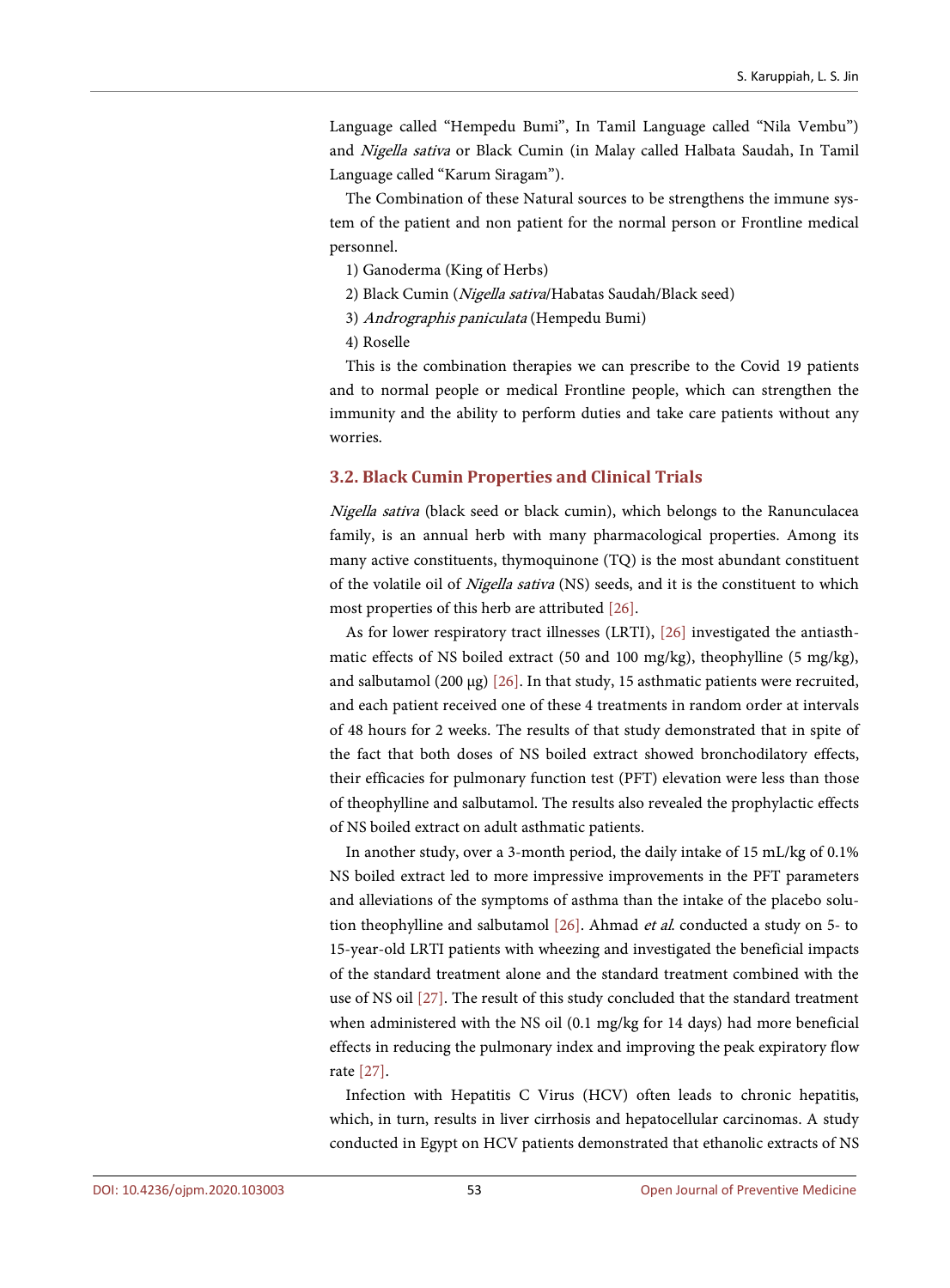and Zingiber officinale (Z. officinale), alone and together, had beneficial effects on HCV patients; i.e., their liver function was improved and the viral load was decreased [\[28\].](#page-14-3) In that study, a mixture of these extracts was observed to be more effective than each one alone. Patients included in that study were treated with capsules containing 500 mg of NS and/or Z. officinale twice daily for one month. In a similar study, HCV patients received capsules of NS oil (450 mg) three times a day over a 3-month period. That treatment led to the same results reported in Reference [\[28\],](#page-14-3) i.e., decreased viral load and improved liver function [\[29\].](#page-14-4)

Onifade et al. confirmed that treatment of a sero-positive human immunodeficiency virus (HIV) infected man with NS concoction (10 mL twice/day for six months) resulted in the reduction of the viral load to an undetectable level in 3 months, an elevation of the CD4 count, an alleviation of the symptoms, and a sustained sero-reversion [\[30\].](#page-14-5) Similarly, another study conducted by the same author on a sero-positive HIV infected woman revealed the efficacy of NS and honey therapy (10 mL thrice/day for 1 year) for sustained sero-reversion [31]. These effects can be ascribed to the probable virucidal activity of NS [\[31\].](#page-14-6)

The Helicobacter pylori (H. pylori) bacterium can cause many diseases, such as peptic ulcers and gastric cancer. Infection with H. pylori has a high prevalence worldwide. Salem et al. stated that in a four-week course, the efficacy of NS powder (2 g/day) administered together with omeprazole to eradicate an H. pylori infection in non-ulcer dyspeptic patients was relatively the same as that of triple therapy, although 1 g/day or 3 g/day of NS powder given together with omeprazole was not as effective, indicating that the optimal dose of NS was 2 g/day [\[30\].](#page-14-5) (Triple therapy includes clarithromycin, amoxicillin, and omeprazole).

Some effects of NS, such as its hypoglycemic, hypolipidemic and bronchodilatory effects have been sufficiently studied and are sufficiently understood to allow for the next phase of clinical trials or drug developments. In this study, we also reviewed other advantages of NS, e.g., its antimicrobial properties, anti-nociceptive and anti-epileptic impacts, etc. We found that the side effects of this herbal medicine did not appear serious, so it can be applied in clinical trials because most of its major effects have been shown to be beneficial.

#### **3.3.** *Andrographis paniculata* **Properties and Clinical Trials**

In light of the continued popularity of herbal medicine [\[32\],](#page-14-7) an effective and well-tolerated herbal medication for the prevention and treatment of acute respiratory infections would be a welcome addition to the therapeutic repertoire. The leaves of *Andrographis paniculata*, popular in Scandinavia as a cold and influenza remedy, are used traditionally in Ayurvedic, Thai and Chinese medicine to treat fever associated with infectious diseases. Pharmacological studies suggest anti-inflammatory [\[33\]](#page-14-8) [\[34\],](#page-14-9) antipyretic [\[35\]](#page-14-10) [\[36\],](#page-14-11) antiviral [\[37\]](#page-14-12) and immunostimulatory [\[38\]](#page-15-0) properties. The aim of this review was to systematically assess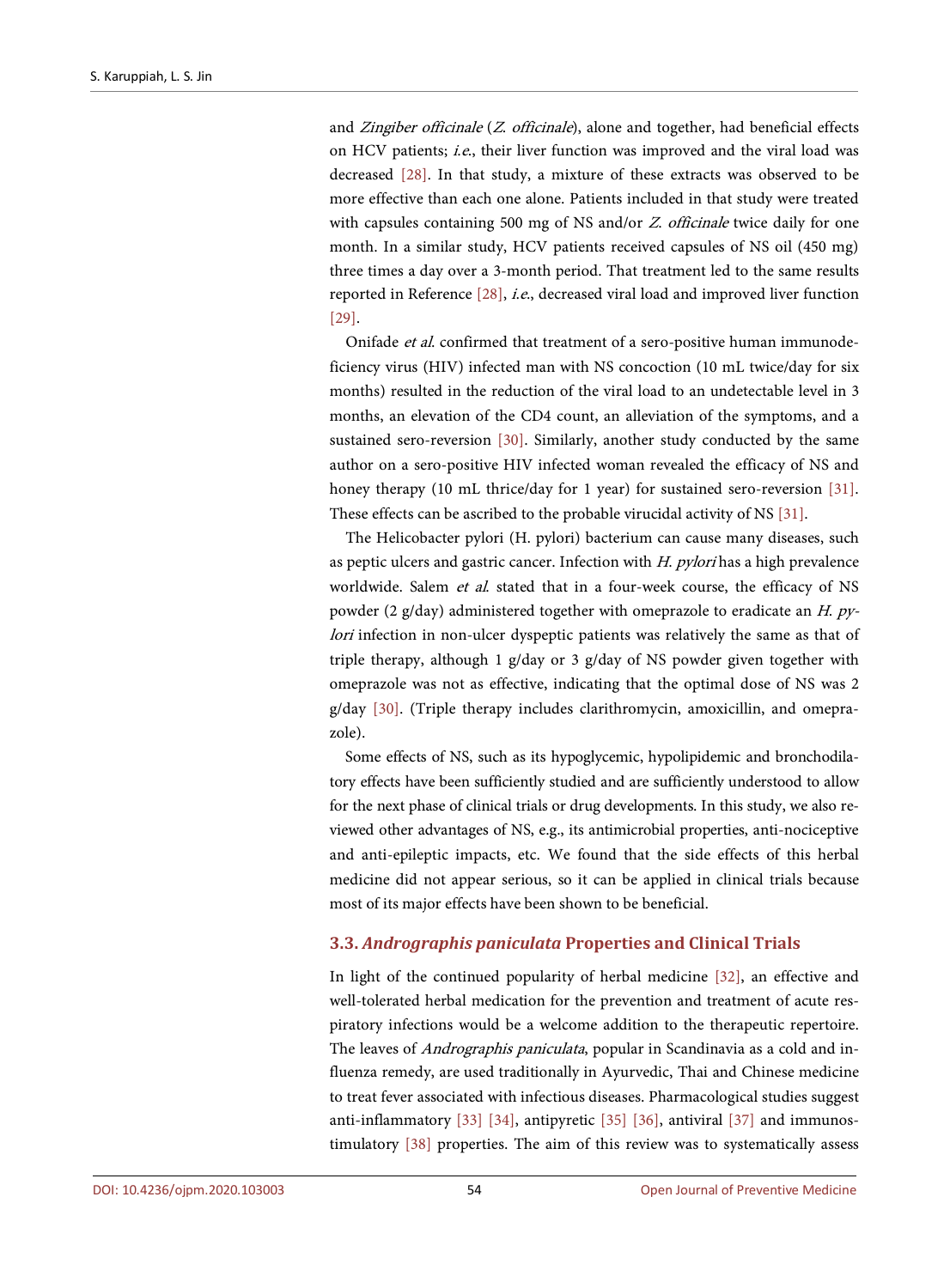the efficacy and safety of Andrographis paniculata in the treatment and prevention of upper respiratory tract infections.

Andrographis paniculata is also very effective herbal medicine to knock down the Dengue Virus. Dengue is caused by any one of four related viruses transmitted by mosquitoes. Currently, there is no vaccine to prevent infection with dengue virus and the most effective protective measures are take preventive measures by keeping and maintaining clean environments. Early recognition and prompt supportive treatment can substantially lower the risk of medical complications and death. In this study, the maximum nontoxic dose (MNTD) of the Andrographis paniculata plant was determined by testing the ethanolic extracts against Vero cells in vitro. Antiviral assay based on cytopathic effects denoted by the degree of inhibition upon treating DENV 1-4-infected Vero cells with MNTD of Andrographis paniculata has the most antiviral inhibitory effects. These results were further verified by an in vitro inhibition assay using MTT and RT-PCR, in which 55% - 97% of cell viability were recorded in DENV-1-4-infected cells in different duration. Ethanolic extracts treated with dengue VLs also showed a significant changes which were reflected in RT PCR assay [\[39\].](#page-15-1)

In conclusion, these data suggest that Andrographis paniculata may be a promising treatment for the alleviation of subjective symptoms of acute upper respiratory tract infection and antiviral properties that can eliminate the virus from the body. In addition, short-term treatment, at recommended doses, is associated with few reports of adverse events. In light of the lack of effective therapeutic options for acute upper respiratory tract infection, Andrographis paniculata is an herbal treatment option that is worthy of consideration for further research.

## **3.4. Roselle Properties and Clinical Trials**

Stated the entire test cases 2019 novel corona virus (2019-nCoV) infected pneumonia, namely severe acute respiratory infection (SARI) has caused global concern and emergency. There is a lack of effective targeted antiviral drugs, and symptomatic supportive treatment is still the current main treatment for SARI.

Vitamin C is significant to human body and plays a role in reducing inflammatory response and preventing the common cold. In addition, a few studies have shown that vitamin C deficiency is related to the increased risk and severity of influenza infections. Time being Vitamin C that used for medical is synthetically design and less effective for treating the patients. Holistic Medicine suggested live vitamin C from Roselle is purely organic and tested natural. It contains not only vitamin C but lots of essential minerals and trace element with several vitamins and minerals as pe[r Table 1.](#page-11-0)

The calyces are also rich in vitamins, especially ascorbic acid [\[40\].](#page-15-2) Ascorbic acid is an essential dietary component. Various workers have reported variable content, suggesting the type of soil influences its ash and mineral content causing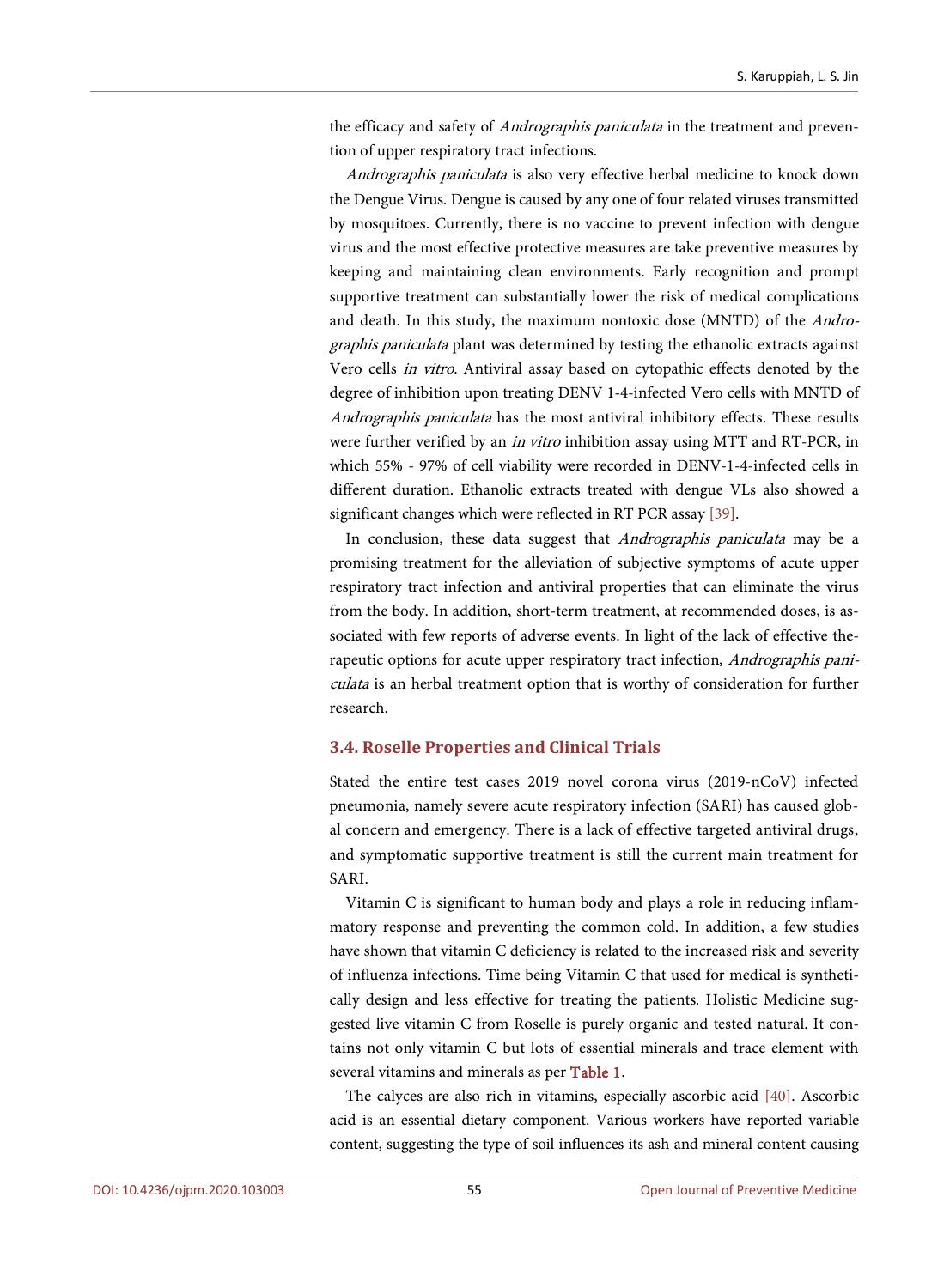| Constituents  | Fresh Calyces     | <b>Fresh Leaves</b> | Seeds             |
|---------------|-------------------|---------------------|-------------------|
| Moisture      | 9.20 g            | 85.60 g             | 8.2 g             |
| Protein       | 1.15 <sub>g</sub> | 3.30 g              | 19.6 <sub>g</sub> |
| Fat           | $2.61$ g          | $0.30$ g            | 16.0 <sub>g</sub> |
| Fiber         | 12.00 g           | 10.00%              | 11.0 <sub>g</sub> |
| Energy        | 44 kcal           | 43 kcal             | 411 kcal          |
| Ash           | 6.90 g            | 1.00 <sub>g</sub>   | 7.00 <sub>g</sub> |
| Calcium       | 12.63 mg          | 213.00 mg           | 356 mg            |
| Phosphorus    | 273.20 mg         | 93.00 mg            | 462 mg            |
| Iron          | 8.98 mg           | 4.80 mg             | $4.2 \text{ mg}$  |
| Carotene      | $0.03$ mg         | $4135 \mu g$        |                   |
| Riboflavin    | $0.28$ mg         | $0.45$ mg           | $0.15$ mg         |
| Niacin        | $3.77 \text{ mg}$ | $1.2 \text{ mg}$    | $1.4 \text{ mg}$  |
| Ascorbic Acid | 6.70 mg           | 54 mg               | trace             |
| Carbohydrates | 10.00 g           | 9.20 g              | 51.3 g            |

<span id="page-11-0"></span>Table 1. Nutritional composition of 100 g fresh Roselle calyces, leaves and seeds.

Sources: [\[41\]](#page-15-3) [\[48\]](#page-15-4) [\[49\]](#page-15-5) [\[50\].](#page-15-6)

variations within the same species [\[41\]](#page-15-3) [\[42\]](#page-15-7) [\[43\]](#page-15-8) [\[44\].](#page-15-9) The antimicrobial activity, antibacterial and cytotoxicity a study in dose-dependent manner has have also been studied [\[45\]](#page-15-10) [\[46\].](#page-15-11) Moreover, the antimicrobial activity on isolated from food, veterinary, and clinical samples have indicated that Roselle extract contains potential antimicrobials in foods [\[47\].](#page-15-12)

## **4. Conclusions**

In health care, even a small problem or minor disease should be given full attention because a small problem may sometimes become bigger health problems in some days. Therefore AM Holistic and Allopathic Treatment shall joint hand to hand to fight the virus that shakes the whole world. AM Holistic and Ganotherapy can be used by any kind of people no matter on gender, religion or age and the results obtained from AM are always a success.

There are thousands of journals and studies have been conducted by various scholars, universities, research centre on the effect of Ganoderma especially in Malaysia, China, Japan, Korea, India, Canada, US and etc. As per our knowledge personally we have treated thousands of patients with various kinds of respiratory issues. Expected and the satisfied result promises based on the Holistic natural treatment that categorized under food by The Dietary Supplement Health and Education Act of 1994 ("DSHEA"), is a 1994 statute of United States Federal legislation which defines and regulates dietary supplements. Under the act, supplements are effectively regulated by the FDA for Good Manufacturing Practices under 21 CFR Part 111.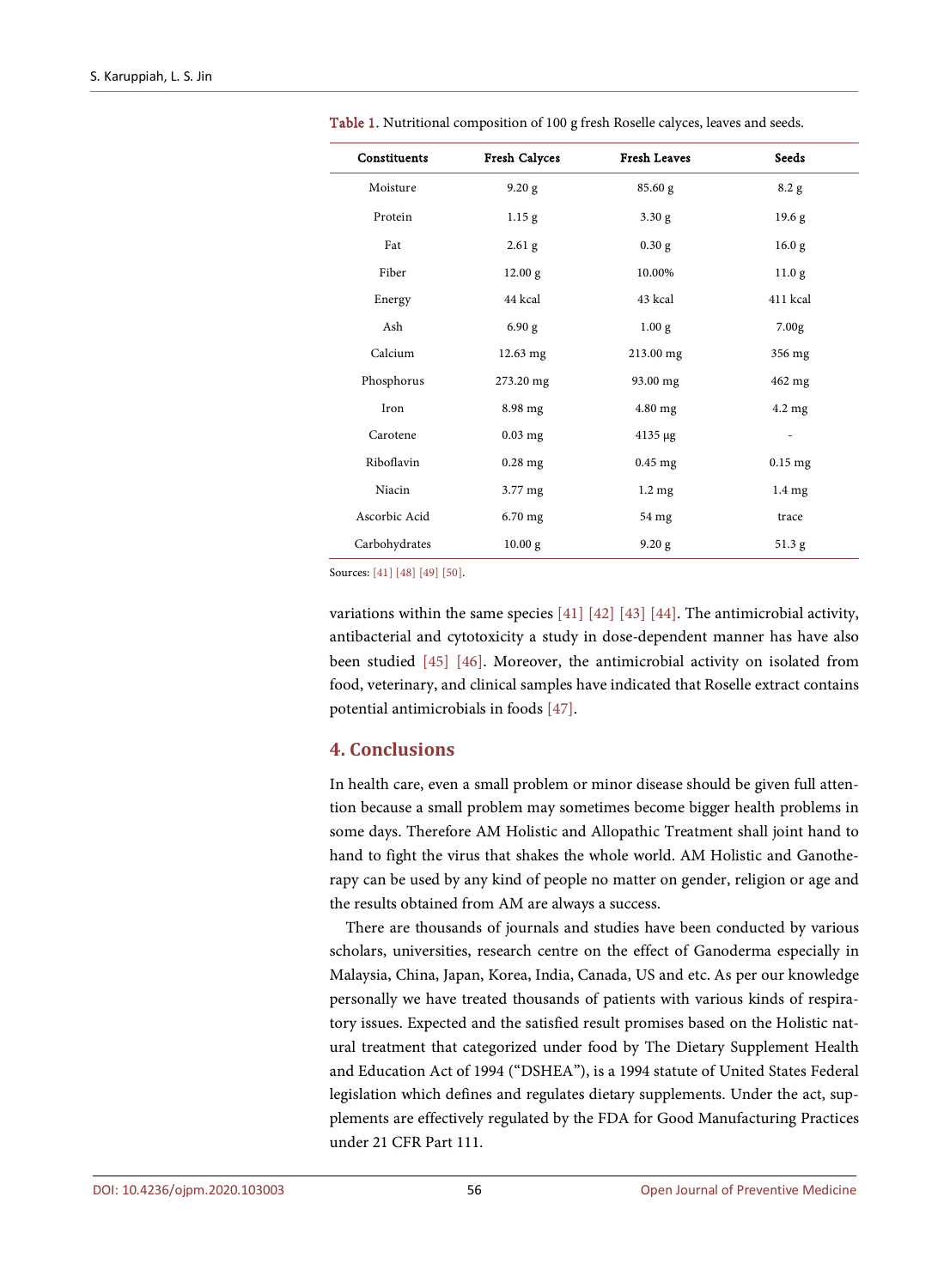Last but not least, we must stress that the work presented here is based wholly on Author 1 as 16 years experience and Author 2 with 27 years of experience, from direct contact with patients, colleagues, referenced when appropriate. The clinical and research-based work presented in this paper is true to our knowledge base at the time of publication, although there are, always, much we can all learn and apply to help patients and their families. We encourage suggestions and discussion within this field.

## **Acknowledgements**

Here we would like express our thanks to DXN Pharmaceutical Sdn Bhd who grant the publication of this paper, Association of Ganotherapy Practitioners Malaysia and Association of Iridology Practitioners of Malaysia to complete the overall research paper.

## **Conflicts of Interest**

The authors declare no conflicts of interest regarding the publication of this paper.

#### **References**

- <span id="page-12-0"></span>[1] Jin, L.S. (2010) Ganotherapy: The Miraculous King of Herbs.
- <span id="page-12-1"></span>[2] Jin, L.S. (2003) Ganotherapy: Ganoderma lucidum the Miracle Mushroom, King of Herb and Herb of Kings for Health.
- <span id="page-12-2"></span>[3] Xie, J., et al. (2012) Comparison of Polysaccharides from Two Species of Ganoderma Molecules.
- <span id="page-12-3"></span>[4] Lindequist, U., Niedermeyer, T.H. and Jülich, W.D. (2005) The Pharmacological Potential of Mushrooms. Evidence-Based Complement Alternative Medicine, 2, 285-299. <https://doi.org/10.1093/ecam/neh107>
- <span id="page-12-4"></span>[5] Wasson, R.G. (1968) Divine Mushroom of Immortality. Harcourt Brace Jovanovich, Los Angeles, 80-93.
- <span id="page-12-5"></span>[6] Wasser, S.P. and Weis, A.L. (1999) Medicinal Properties of Substances Occurring in Higher Basidiomycetes Mushrooms: Current Perspectives. International Journal Medicinal Mushrooms, 1, 31-62. <https://doi.org/10.1615/IntJMedMushrooms.v1.i1.30>
- <span id="page-12-6"></span>[7] Moncalvo, J.M., Wang, H.F., Wang, H.H. and Hseu, R.S. (1994) Molecular Studies in the Ganoderma lucidum Complex. In: 94' International Symposium on Ganoderma Research, Beijing Medical University Press, Beijing, 12-13.
- <span id="page-12-7"></span>[8] Ryvarden, L. (1994) Can We Trust Morphology in Ganoderma? Proceedings of Contributed Symposium, 14-21 August 1994, 19-24.
- <span id="page-12-8"></span>[9] Gao, Y.H., et al. (2007) Antimicrobial Activity of the Medicinal Mushroom Ganoderma. Food Reviews International, 21, 211-229. <https://doi.org/10.1081/FRI-200051893>
- <span id="page-12-9"></span>[10] Ansor, M., et al. (2013) Anti-Angiotensin Converting Enzyme (ACE) Proteins from Mycelia of Ganoderma lucidum (Curtis) P. Karst. BMC Complementary and Alternative Medicine, 13, Article No. 256. <http://www.biomedcentral.com/1472-6882/13/256> <https://doi.org/10.1186/1472-6882-13-256>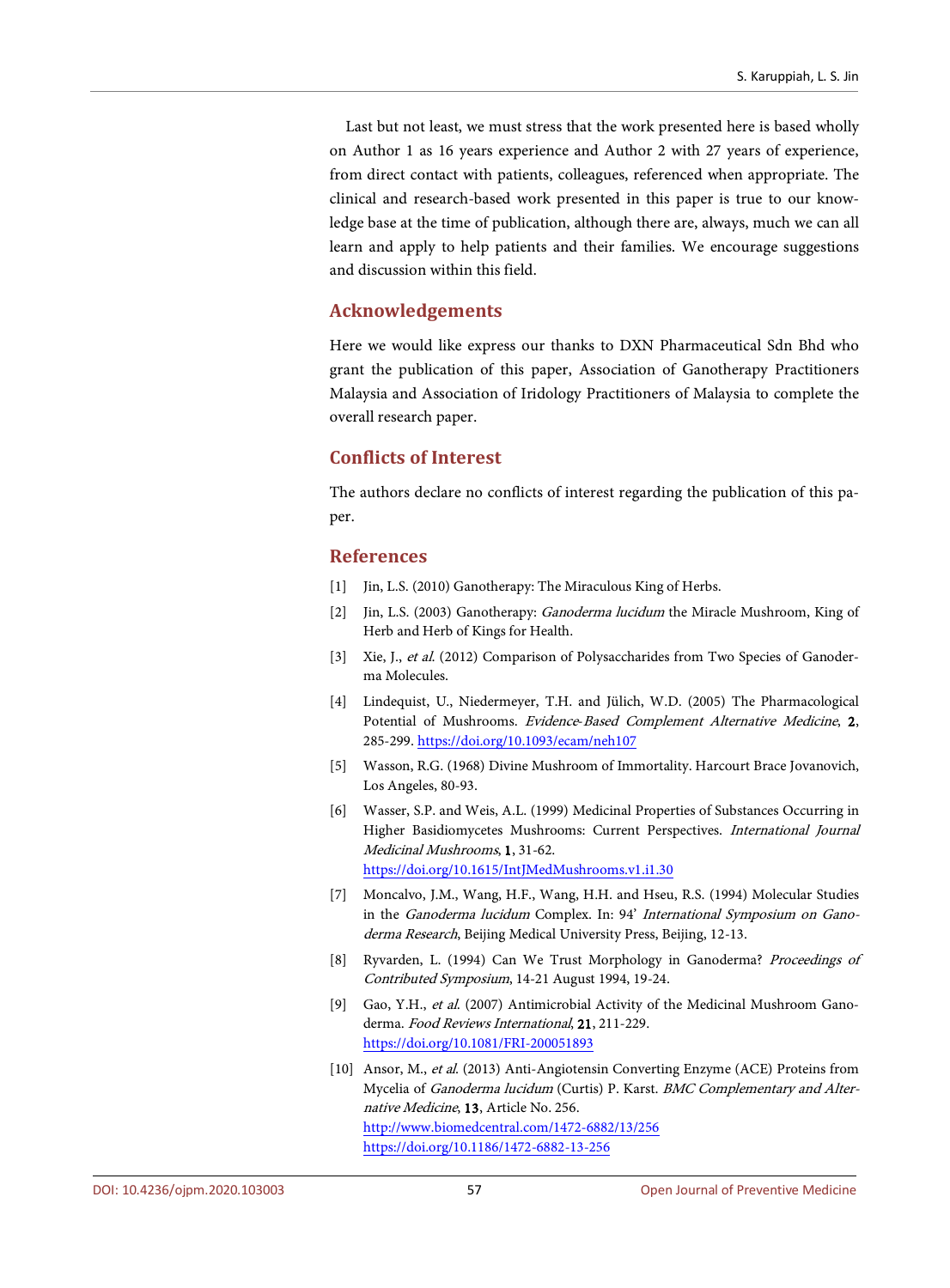- <span id="page-13-0"></span>[11] Cör, D., Knez, Ž. and Knez, H.M. (2018) Antitumour, Antimicrobial, Antioxidant and Antiacetylcho Linesterase Effect of Ganoderma lucidum Terpenoids and Polysaccharides: A Review. Molecules, 23, 649. <https://doi.org/10.3390/molecules23030649>
- <span id="page-13-1"></span>[12] Ahmad, M.F. (2018) Ganoderma lucidum: Persuasive Biologically Active Constituents and Their Health Endorsement. Department of Clinical Nutrition, College of Applied Medical Sciences, Jazan University, Jazan, 507-519. <https://doi.org/10.1016/j.biopha.2018.08.036>
- <span id="page-13-2"></span>[13] Zhong, J.J. and Xiao, J.H. (2009) Secondary Metabolites from Higher Fungi: Discovery, Bioactivity and Bioproduction. Advances in Biochemical Engineering/Biotechnology, 113, 79-150. [https://doi.org/10.1007/10\\_2008\\_26](https://doi.org/10.1007/10_2008_26)
- <span id="page-13-3"></span>[14] Eo, S.K., Kim, Y.S., Lee, C.K. and Han, S.S. (1999) Antiviral Activities of Various Water and Methanol Soluble Substances Isolated from Ganoderma lucidum. Journal of Ethnopharmacology, 68, 129-136. [https://doi.org/10.1016/S0378-8741\(99\)00067-7](https://doi.org/10.1016/S0378-8741(99)00067-7)
- <span id="page-13-4"></span>[15] Oh, K.W., Lee, C.K., Kim, Y.S., Eo, S.K. and Han, S.S. (2000) Antiherpetic Activities of Acidic Protein Bound Polysacchride Isolated from Ganoderma lucidum Alone and Incombination with Acyclovir and Vidarabine. Journal of Ethnopharmacology, 72, 221-227. [https://doi.org/10.1016/S0378-8741\(00\)00254-3](https://doi.org/10.1016/S0378-8741(00)00254-3)
- <span id="page-13-5"></span>[16] Kim, Y.S., Eo, S.K., Oh, K.W., Lee, C.K. and Han, S.S. (2000) Antiherpetic Activities of Acidic Protein Bound Polysaccharide Isolated from Ganoderma lucidum Alone and in Combinations with Interferons. Journal of Ethnopharmacology, 72, 451-458. [https://doi.org/10.1016/S0378-8741\(00\)00263-4](https://doi.org/10.1016/S0378-8741(00)00263-4)
- <span id="page-13-6"></span>[17] Liu, J. and Ye, B.L. (2005) Possible Mode of Action of Antiherpetic Activities of a Proteoglycan Isolated from the Mycelia of Ganoderma lucidum in Vitro. Journal of Ethnopharmacology, 95, 265-272. <https://doi.org/10.1016/j.jep.2004.07.010>
- <span id="page-13-7"></span>[18] Li, Z., Liu, J. and Zhao, Y. (2005) Possible Mechanism Underlying the Antiherpetic Activity of a Proteoglycan Isolated from the Mycelia of Ganoderma lucidum in Vitro. Journal of Biochemistry and Molecular Biology, 38, 34-40. <https://doi.org/10.5483/BMBRep.2005.38.1.034>
- <span id="page-13-8"></span>[19] El-Mekkawy, S., Meselhy, M.R. and Nakamura, N. (1998) Anti-HIV-1 and Anti-HIV-1-Protease Substances from Ganoderma lucidum. Phytochemistry, 49, 1651-1657. [https://doi.org/10.1016/S0031-9422\(98\)00254-4](https://doi.org/10.1016/S0031-9422(98)00254-4)
- <span id="page-13-9"></span>[20] Li, Y.Q. and Wang, S.F. (2006) Anti-Hepatitis B Activities of Ganoderic Acid from Ganoderma lucidum. Biotechnology Letters, 28, 837-841. <https://doi.org/10.1007/s10529-006-9007-9>
- <span id="page-13-10"></span>[21] Hijikata, Y. and Yamada, S. (1998) Effect of Ganoderma lucidum on Postherpetic Neuralgia. The American Journal of Chinese Medicine, 26, 375-381. <https://doi.org/10.1142/S0192415X98000415>
- <span id="page-13-11"></span>[22] Hijikata, Y., Yamada, S. and Yasuhara, A. (2007) Herbal Mixtures Containing the Mushroom Ganoderma lucidum Improve Recovery Time in Patients with Herpes Genitalis and Labialis. The Journal of Alternative and Complementary Medicine, 13, 985-987. <https://doi.org/10.1089/acm.2006.6297>
- <span id="page-13-12"></span>[23] Ohno, N., Miura, N.N., Sugawara, N., Tokunaka, K., Kirigaya, N. and Yadomae, T. (1998) Immunomodulation by Hot Water and Ethanol Extracts of Ganoderma lucidum. Pharmaceutical and Pharmacological Letters, 4, 174-177.
- <span id="page-13-13"></span>[24] Keypour, S., Riahi, H., Moradali, M.F. and Rafati, H. (2008) Investigation of the Antibacterial Activity of a Chloroformextract of Lingzhi or Reishi Medicinal Mushroom, Ganoderma lucidum (W. Curt.: Fr.) P. Karst. (Aphyllophoromycetideae).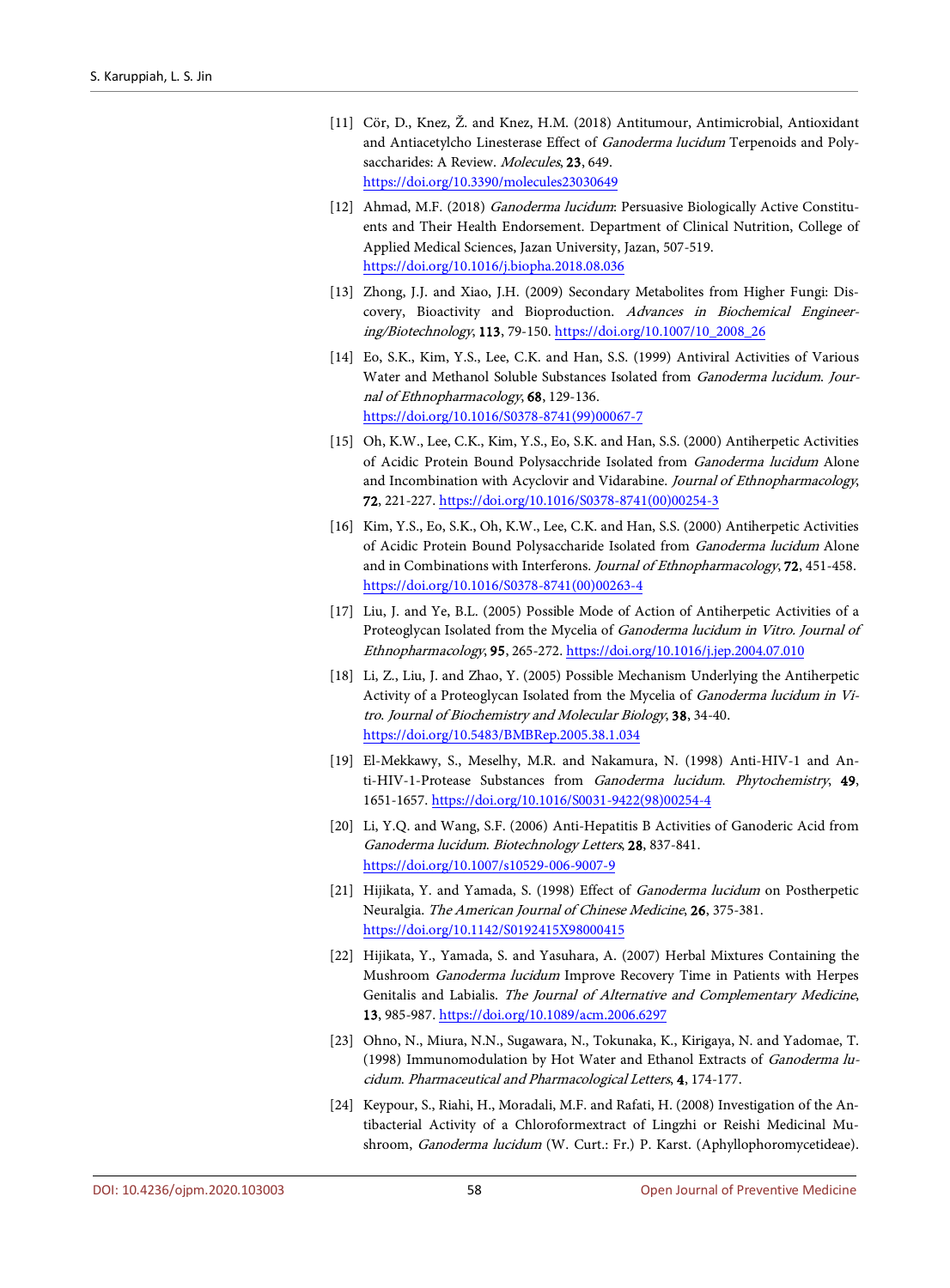International Journal of Medicinal Mushrooms, 10, 345-349. <https://doi.org/10.1615/IntJMedMushr.v10.i4.70>

- <span id="page-14-0"></span>[25] Yoon, S.Y., Eo, S.K., Kim, Y.S., Lee, C.K. and Han, S.S. (1994) Antimicrobial Activity of Ganoderma lucidum Extract Alone and in Combination with Some Antibiotics. Archives of Pharmacal Research, 17, 438-442. <https://doi.org/10.1007/BF02979122>
- <span id="page-14-1"></span>[26] Tavakkoli, A., Mahdian, V., Razavi, B.M. and Hosseinzadeh, H. (2017) Review on Clinical Trials of Black Seed (Nigella sativa) and Its Active Constituent, Thymoquinone. *Journal of Pharmacopuncture*, 20, 179-193. <https://doi.org/10.3831/KPI.2017.20.021>
- <span id="page-14-2"></span>[27] Boskabady, M.H., Javan, H., Sajady, M. and Rakhshandeh, H. (2007) The Possible Prophylactic Effect of Nigella sativa Seed Extract in Asthmatic Patients. Fundamental & Clinical Pharmacology, 21, 559-566. <https://doi.org/10.1111/j.1472-8206.2007.00509.x>
- <span id="page-14-3"></span>[28] Ahmad, J., Khan, R.A. and Malik, M.A. (2009) A Study of Nigella sativa Oil in the Management of Wheeze Associated Lower Respiratory Tract Illness in Children. African Journal of Pharmacy and Pharmacology, 3, 248-251.
- <span id="page-14-4"></span>[29] Abdel-Moneim, A., Morsy, B.M., Mahmoud, A.M., Abo-Seif, M.A. and Zanaty, M.I. (2013) Beneficial the Rapeutic Effects of Nigella sativa and/or Zingiber officinale in HCV Patients in Egypt. EXCLI Journal, 12, 943-955.
- <span id="page-14-5"></span>[30] Onifade, A.A., Jewell, A.P. and Okesina, A.B. (2015) Seronegative Conversion of an HIV Positive Subject Treated with Nigella sativa and Honey. African Journal of Infectious Diseases, 9, 47-50. <https://doi.org/10.4314/ajid.v9i2.6>
- <span id="page-14-6"></span>[31] Barakat, E.M.F., El Wakeel, L.M. and Hagag, R.S. (2013) Effects of Nigella sativa on Outcome of Hepatitis C in Egypt. World Journal of Gastroenterology, 19, 2529-2536. <https://doi.org/10.3748/wjg.v19.i16.2529>
- <span id="page-14-7"></span>[32] Salem, E.M., Yar, T., Bamosa, A.O., Al-Quorain, A., Yasawy, M.I. and Alsulaiman, R.M. (2010) Comparative Study of Nigella sativa and Triple Therapy in Eradication of Helicobacter pylori in Patients with Non-Ulcer Dyspepsia. Saudi Journal of Gastroenterology, 16, 207-214. <https://doi.org/10.4103/1319-3767.65201>
- <span id="page-14-8"></span>[33] Kessler, R.C., Davis, R.B., Foster, D.F., Van Rompay, M., Walters, E.E. and Wilkey, S.A. (2001) Long Term Trends in the Use of Complementary and Alternative Medical Therapies in the United States. Annals of Internal Medicine, 135, 262-268. <https://doi.org/10.7326/0003-4819-135-4-200108210-00011>
- <span id="page-14-9"></span>[34] Shen, Y.C., Chen, C.F. and Chiou, W.F. (2002) Andrographolide Prevents Oxygen Radical Production by Human Neutrophils: Possible Mechanism (s) Involved in Its Anti-Inflammatory Effect. British Journal of Pharmacology, 135, 399-406. <https://doi.org/10.1038/sj.bjp.0704493>
- <span id="page-14-10"></span>[35] Amroyan, E., Gabrielian, E., Panossian, A., Wikman, G. and Wagner, H. (1999) Inhibitory Effect of Andrographolide from Andrographis paniculata on PAF-Induced Platelet Aggregation. Phytomedicine, 6, 27-31. [https://doi.org/10.1016/S0944-7113\(99\)80031-2](https://doi.org/10.1016/S0944-7113(99)80031-2)
- <span id="page-14-11"></span>[36] Madav, S., Tripathi, H.C., Tandan, S.K. and Mishra, S. (1995) Analgesic, Antipyretic and Antiulcero-Genic Effect of Andrographolide. Indian Journal of Pharmaceutical Sciences, 57, 121-125.
- <span id="page-14-12"></span>[37] Vedavathy, S. and Rao, K.N. (1991) Antipyretic Activity of Six Indigenous Medicinal Plants of Tirumala Hills, Andhra Pradesh, India. Journal of Ethnopharmacology, 33, 193-196. [https://doi.org/10.1016/0378-8741\(91\)90178-G](https://doi.org/10.1016/0378-8741(91)90178-G)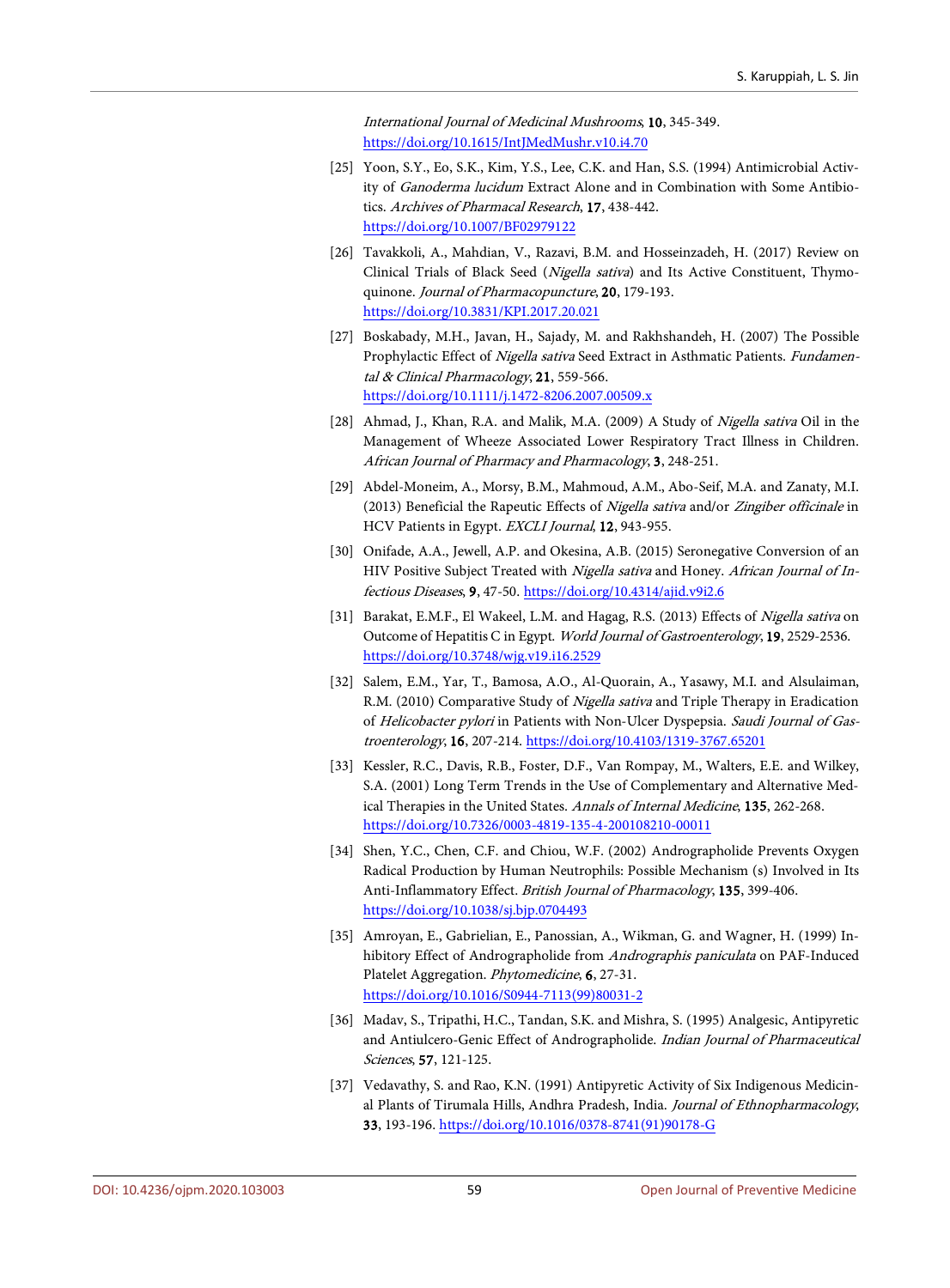- <span id="page-15-0"></span>[38] Chang, R.S., Ding, L., Chen, G.Q., Pan, Q.C., Zhao, Z.L. and Snith, K.M. (1991) Dehydrographolide Succinic Acid Monoester as an Inhibitor against the Human Immunodeficiency Virus. Proceedings of the Society for Experimental Biology and Medicine, 197, 59-66. <https://doi.org/10.3181/00379727-197-43225>
- <span id="page-15-1"></span>[39] Ramalingam, S., Karupannan, S. and Padmanaban, P. (2018) Anti-Dengue Activity of Andrographis paniculata Extracts and Quantification of Dengue Viral Inhibition by SYBR Green Reverse Transcription Polymerase Chain Reaction. Ayu, 39, 87-91.
- <span id="page-15-2"></span>[40] Puri, A., Saxena, R., Saxena, R.P., Saxena, K.C., Srivastava, V. and Tandon, J.S. (1993) Immunostimulant Agents from Andrographis paniculata. Journal of Natural Products, 56, 995-999. <https://doi.org/10.1021/np50097a002>
- <span id="page-15-3"></span>[41] Duke, J.A. and Atchley, A.A. (1984) Proximate Analysis. In: Christie, B.R., Ed., The Handbook of Plant Science in Agriculture, CRC Press, Inc., Boca Raton, 427-434.
- <span id="page-15-7"></span>[42] Nnam, N.M. and Onyeke, N.G. (2003) Chemical Compositions of Two Varieties of Sorrel Hibiscus sabdariffa L., Calyces and the Drinks Made from Them. Plant Foods for Human Nutrition, 58, 1-7. <https://doi.org/10.1023/B:QUAL.0000040310.80938.53>
- <span id="page-15-8"></span>[43] Ojokoh, A.O. (2006) Roselle Hibiscus sabdariffa Calyx Diet and Histopathological Changes in Liver of Albino Rats. Pakistan Journal of Nutrition, 5, 110-113. <https://doi.org/10.3923/pjn.2006.110.113>
- <span id="page-15-9"></span>[44] Adanlawo, I.G. and Ajibade, V.A. (2006) Nutritive Value of the Two Varieties of Roselle Hibiscus sabdariffa Calyces Soaked with Wood Ash. Pakistan Journal of Nutrition, 5, 555-557. <https://doi.org/10.3923/pjn.2006.555.557>
- <span id="page-15-10"></span>[45] Carvajal, O., Maria, D., Dremitriz, B., Flores, Z.O., Margaret, P. and Jones, H. (2012) Hibiscus sabdariffa L., Roselle Calyx, from Ethnobotany to Pharmacology. Journal of Experimental Pharmacology, 4, 25-39. <https://doi.org/10.2147/JEP.S27974>
- <span id="page-15-11"></span>[46] Olaleye, M.T. (2007) Cytotoxicity and Antibacterial Activity of Methanolic Extract of Hibiscus sabdariffa. Journal of Medicinal Plants Research, 1, 9-13.
- <span id="page-15-12"></span>[47] Chao, C. and Yin, M. (2008) Antibacterial Effects of Roselle Calyx Extracts and Protocatechuic Acid in Ground Beef and Apple Juice. Foodborne Pathogens and Disease, 6, 201-206. <https://doi.org/10.1089/fpd.2008.0187>
- <span id="page-15-4"></span>[48] Fullerton, M., Khatiwada, J., Johnson, U.S., David, S. and William, L.L. (2011) Determination of an Timicrobial Activity of Sorrel Hibiscus sabdariffa on E. coli O157:H7 Isolated from Food Veterinary and Clinical Samples. Journal of Medicinal Food, 14, 950-956. <https://doi.org/10.1089/jmf.2010.0200>
- <span id="page-15-5"></span>[49] Leung, W.T.W., Busson, F. and Jardin, C. (1968) Food Composition Table for Use in Africa. FAO, Rome, 306 p.
- <span id="page-15-6"></span>[50] Morton, J. (1987) Roselle in Fruits of Warm Climates. Web Publications Purdue University, Miami, 281-286.